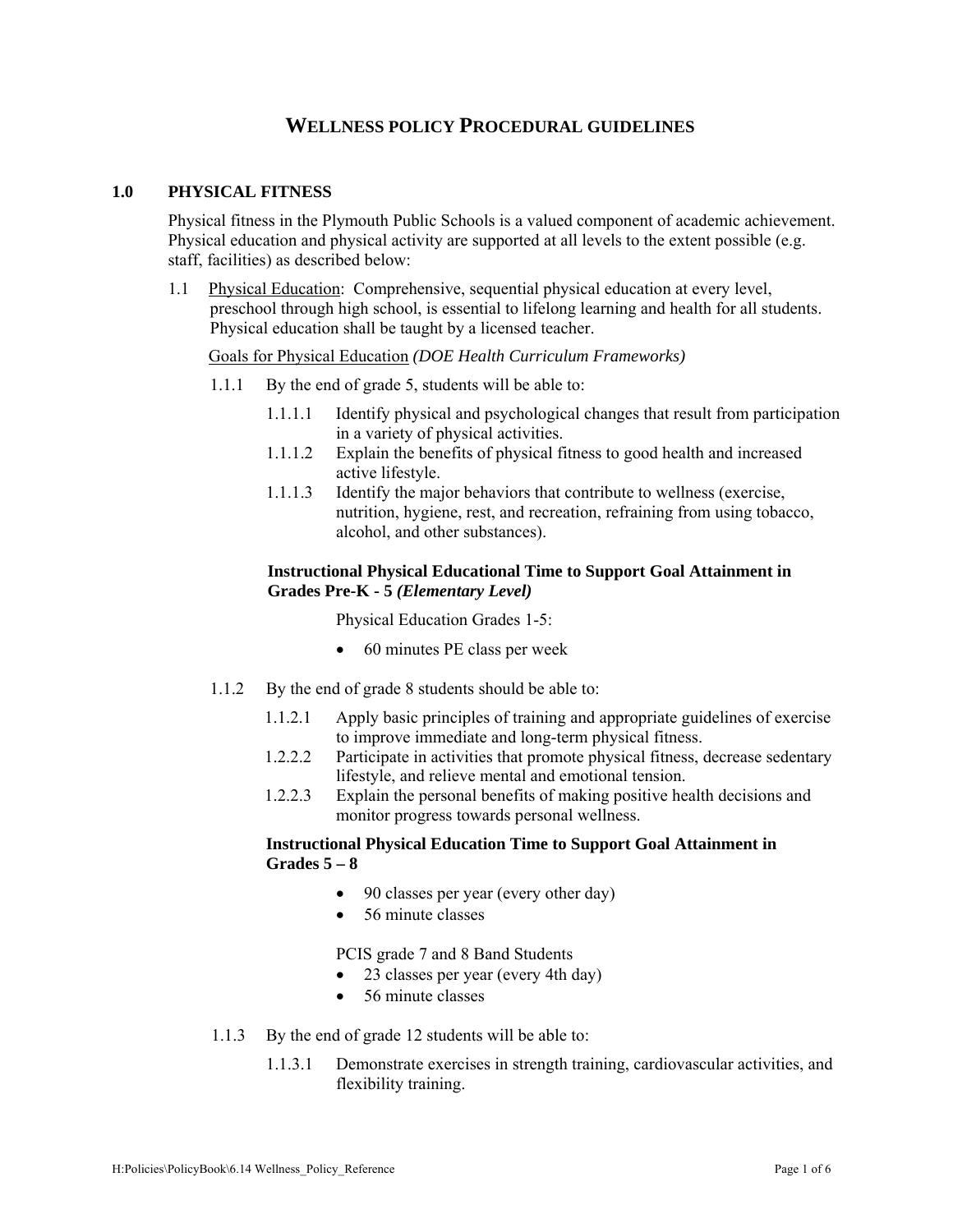- 1.1.3.2 Identify the components of physical fitness and the factors involved in planning and evaluating fitness programs for individuals at different stages of the life cycle.
- 1.1.3.3 Conduct a personally developed physical activity program.

## **Instructional Physical Educational Time to Support Goal Attainment in Grades 9 – 12**

- 90 classes per year (every day for one semester)
- 47 minute classes
- Earn 2.5 credits per year
- Required to pass 10 credits to graduate

#### **Technical Studies Requirements (PSHS)**

- Required to pass  $5 10$  credits (depending on program)
- PE may be waived to fill program requirements (administrative approval only)
- 1.2 Physical Activity: Students increase their awareness of the benefits of physical activity and fitness through knowledge about how the body functions. By identifying and experiencing the relationship of exercise to overall health, applying important social skills and safety in physical activity, integrating learning movement with other modes of learning, and practicing strategies to respond to stress, students can enhance their overall health and wellness. *(DOE Health Curriculum Frameworks)*
	- 1.2.1 Before and after school physical activity opportunities:
		- 1.2.1.1 Elementary Level
			- AM/PM programs, home school activities, volunteer intramurals
		- 1.2.1.2 Middle School Level
			- AM/PM intramurals and after school interscholastic athletics.
		- 1.2.1.3 High School Level
			- PM Intramurals, weight room, clubs (fishing, ping pong, skiing) and interscholastic athletics.
	- 1.2.2 Integration of physical activity into the daily classroom schedule:
		- 1.2.2.1 Activities are strongly encouraged with classroom teacher at all levels by all teachers
		- 1.2.2.2 Recess every day, weather permitting (e.g. rain, severe weather conditions) for a minimum of 15 minutes in elementary buildings for grades pre-K - 5

#### **2.0 NUTRITION**

Nutrition education and food selections offered in the Plymouth Public Schools aim to teach, encourage and support life-long healthy nutritional behaviors. Nutrition education is accomplished primarily through the health curriculum frameworks and practiced through opportunities for all students to apply these concepts and skills when selecting school prepared meals and purchasing food items and beverages sold during school hours.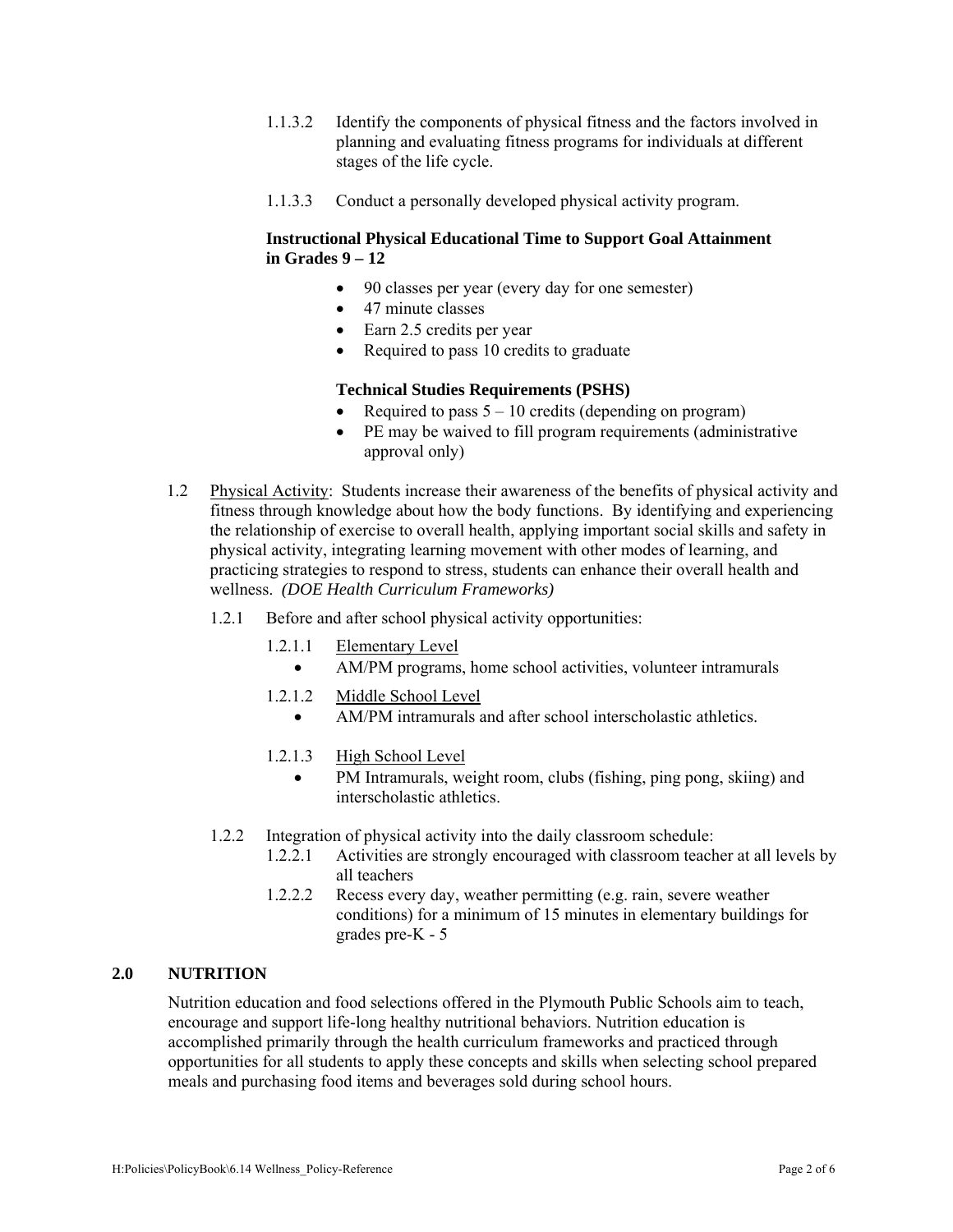2.1 Nutrition Education: Comprehensive, sequential nutrition education at every level, preschool through high school, is essential to lifelong learning and health for all students. Nutrition education shall be taught by a licensed health or physical educator, and/or classroom teacher.

#### Goals for Nutrition Education by Grade Level *(DOE Health Curriculum Frameworks)*

- 2.1.1 By the end of grade 5, students will be able to:
	- 2.1.1.1 Improving Nutrition
		- a) Identify the key nutrients in food that support healthy body systems (skeletal, circulatory) and recognize that the amount of food needed changes as the body grows.
		- b) Use the USDA Food Guide Pyramid and its three major concepts of balance, variety, and moderation to plan healthy meals and snacks.
		- c) Recognize that hunger and satiety cues and how to make food decisions based upon these cues.
		- d) Identify heredity, diet and physical activity as key factors in body shape and size.
	- 2.1.1.2 Safe and Adequate Food Supply
		- a) Identify the connection between food served in the home with regional food production
		- b) Describe personal hygiene and safety measures used in preparing foods.
	- 2.1.1.3 Social Influences
		- a) Describe how food choices are influenced by availability, individual and family preferences, media, and background, and identify healthy foods with in various social groups.
- 2.1.2 By the end of grade 8, students will be able to:
	- 2.1.2.1 Improving Nutrition
		- a) List the functions of key nutrients and describe how the United States Dietary Guidelines relate to health and the prevention of chronic disease throughout the life span.
		- b) Describe a healthy diet and adequate physical activity during the adolescent growth spurt.
		- c) Describe the components of a nutrition label and how to use the information from labels to make informed decisions regarding food.
		- d) Analyze personal dietary intake and eating patterns.
	- 2.1.2.2 Safe and Adequate Food Supply
		- a) Explain factors associate with a safe food supply (food handling, production, food storage, ad preparation techniques).
	- 2.1.2.3 Social influences
		- a) Identify the behaviors and avenues of support for young people with disordered eating behaviors or eating disorders.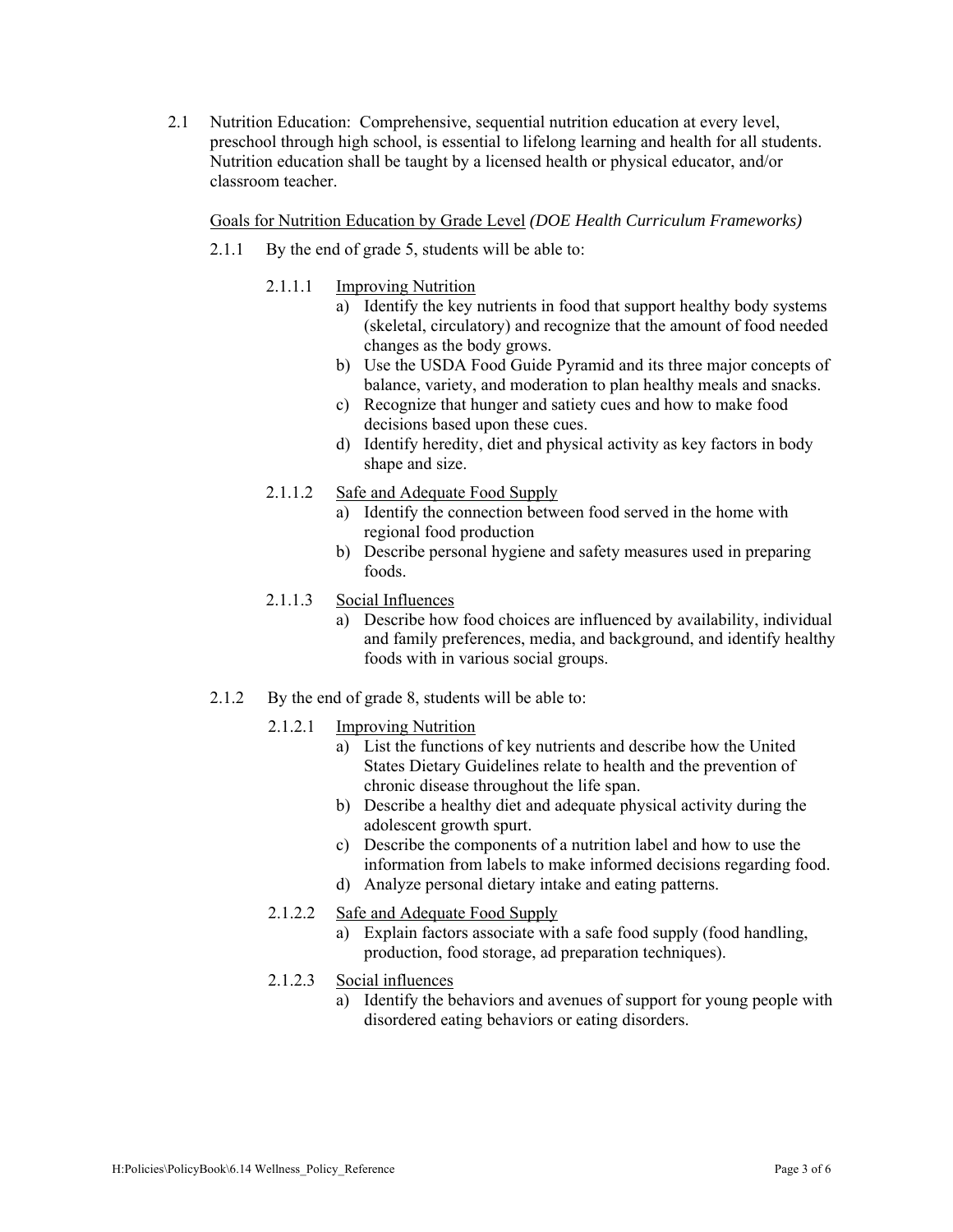- 2.1.3 By the end of grade 12, students will be able to:
	- 2.1.3.1 Improving Nutrition
		- a) Describe how food choices are influenced by availability, individual and family preferences, media, and background, and identify healthy foods within various social groups.
		- b) Explain the relationships among dietary intake (including nutritional supplements), eating behaviors, physical activity, and emotional health.
		- c) Describe the nutritional needs and outcomes associated with life stages (prenatal through late adulthood).
	- 2.1.3.2 Safe and Adequate Food Supply
		- a) Identify the effects of food preparation techniques on the nutritional value of the food.
		- b) Identify common food-borne illnesses.
		- c) Identify and practice resource management skills needed to maintain and improve nutritional health.
	- 2.1.3.3 Social Influences
		- a) Identify and analyze dietary plans, costs, and long term outcomes of weight management programs.
		- b) Identify how social and cultural messages about food and eating influence nutrition choices.
- 2.2 Food Offerings: All foods available in the Plymouth Public Schools will comply with the current USDA Dietary Guidelines for Americans. This includes food items obtained from vending machines, a la carte (individually purchased food items, competitive foods), fundraisers, student stores and school sponsored functions.
	- 2.2.1 Plymouth Public Schools will support current National School Lunch Program regulations which require schools to meet the Dietary Guidelines for Americans. These guidelines recommend that no more than 30 percent of an individual's calories come from fat, and less than 10 percent from saturated fat. Regulations also establish a standard for school meals to provide one-third of the Recommended Daily Allowances of protein, vitamin A, Vitamin C, iron, calcium, and calories.
	- 2.2.2 Computerized point of sale systems (POS) will be used in all school cafeterias. These automated systems assist in eliminating potential social stigma against students eligible for free and reduced lunch as well as to improve tracking of food selections prepared/sold by Food Services.
	- 2.2.3 The full meal school breakfast and lunch programs will continue to follow the USDA Requirements for Federal School Meal Programs. At the elementary level menu planning shall continue to use the nutrient based weighted averages.
	- 2.2.4 A la carte offerings to students shall be nutritious and meet federal recommended guidelines. The Stalker A List will be used as the primary reference. All a la carte offerings form this list shall be selected with input from students, parents and staff.
	- 2.2.5 Foods and beverages sold through school vending machines will be required to meet acceptable nutritional standards and shall consist of the following:
		- 2.2.5.1 Plain, unflavored, non-carbonated water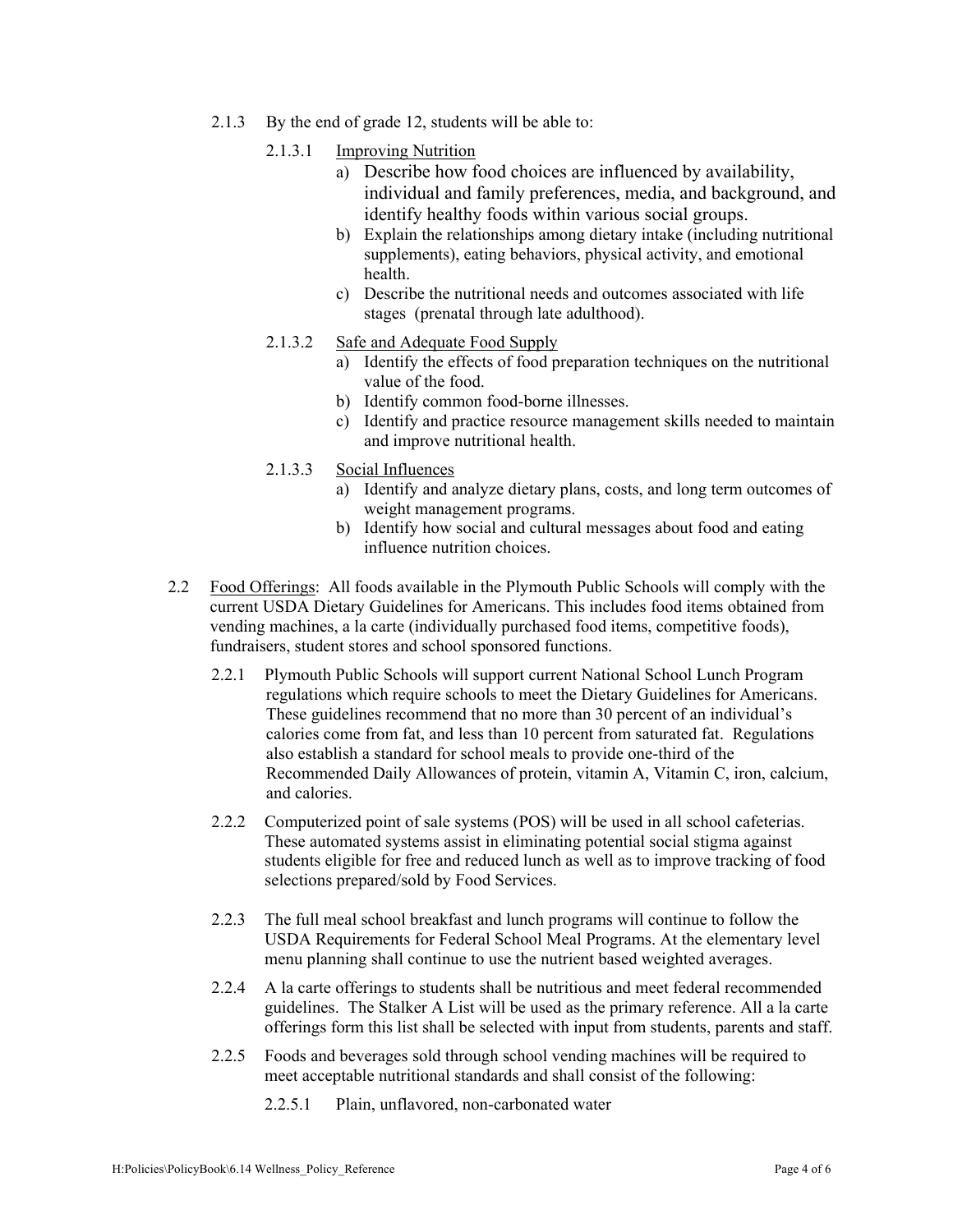- 2.2.5.2 One hundred percent fruit juices or fruit-based drinks composed of no less than fifty percent juice without additional sweeteners
- 2.2.5.3 Non-fat, low-fat, plain or flavored milk or yogurt in 16 ounces or less serving
- 2.2.5.4 Other non-carbonated drinks
- 2.2.5.5 No less than 50% of vending snacks and beverages will be high nutritional value using the Stalker A List as a guide.
- 2.2.6 Food Services shall support classroom activities for all students that promote health and reduce obesity through bulk ordering of nutritious food offerings.
- 2.2.7 Foods and beverages sold for/at fundraisers shall support healthy choices and provide age appropriate selections for elementary, middle and high school students. (See School Committee Policy 9.1 Fundraising Activities)
- 2.2.8 Dining areas shall be attractive and have enough space for seating all students.
- 2.2.9 Students should be provided adequate time to eat meals.
- 2.2.10 At a minimum, one Food Services staff member in each building will successfully complete the Stalker Institute's Serve Safe food handler's course.
- 2.2.11 All members of the Food Services staff will be trained annually on Foreign Body/Obstructed Airway Management, Life Threatening Allergies and Blood Borne Pathogens and other applicable Plymouth Public Schools polices.

# **3.0 SUPPORT SERVICES**

The Plymouth Public Schools provide programs that support physical, social and emotional health and well being of students and staff to build a healthy school environment by:

- 3.1 Providing a supportive environment that includes nursing, guidance and/or counseling services that encourages students, families and staff to seek assistance as needed for linkage to school or community resources.
- 3.2 Providing students with the skills via a variety of educational and extracurricular opportunities to express thoughts and feelings in a responsible manner and to give and receive support from others.
- 3.3 Instructing students to understand and respect the differences in others, and how to build positive interpersonal relations. Programs such as Steps to Respect, Second Step, Peer Mediation, Massachusetts Aggression Reduction Center, Mentors in Violence Prevention are programs embraced by the district to develop positive life-long social skills.
- 3.4 Encouraging students and staff to balance work and recreation, and help them become aware of stressors which may interfere with healthy development. Resources shall be available in the nurse's guidance and counseling offices and through formal programs such as the Employee Assistance Program.
- 3.5 Collaborating with state, community, and other health resources such as the Jordan Hospital, area health providers, Plymouth Board of Health, Massachusetts Department of Public Health, Community Health Network Area (CHNA) #23 members to promote health and wellness for students, families, staff and the school community.
- 3.6 Identifying opportunities to improve the health and wellness of students, staff and families utilizing computerized health office including data frequency and type of encounters,